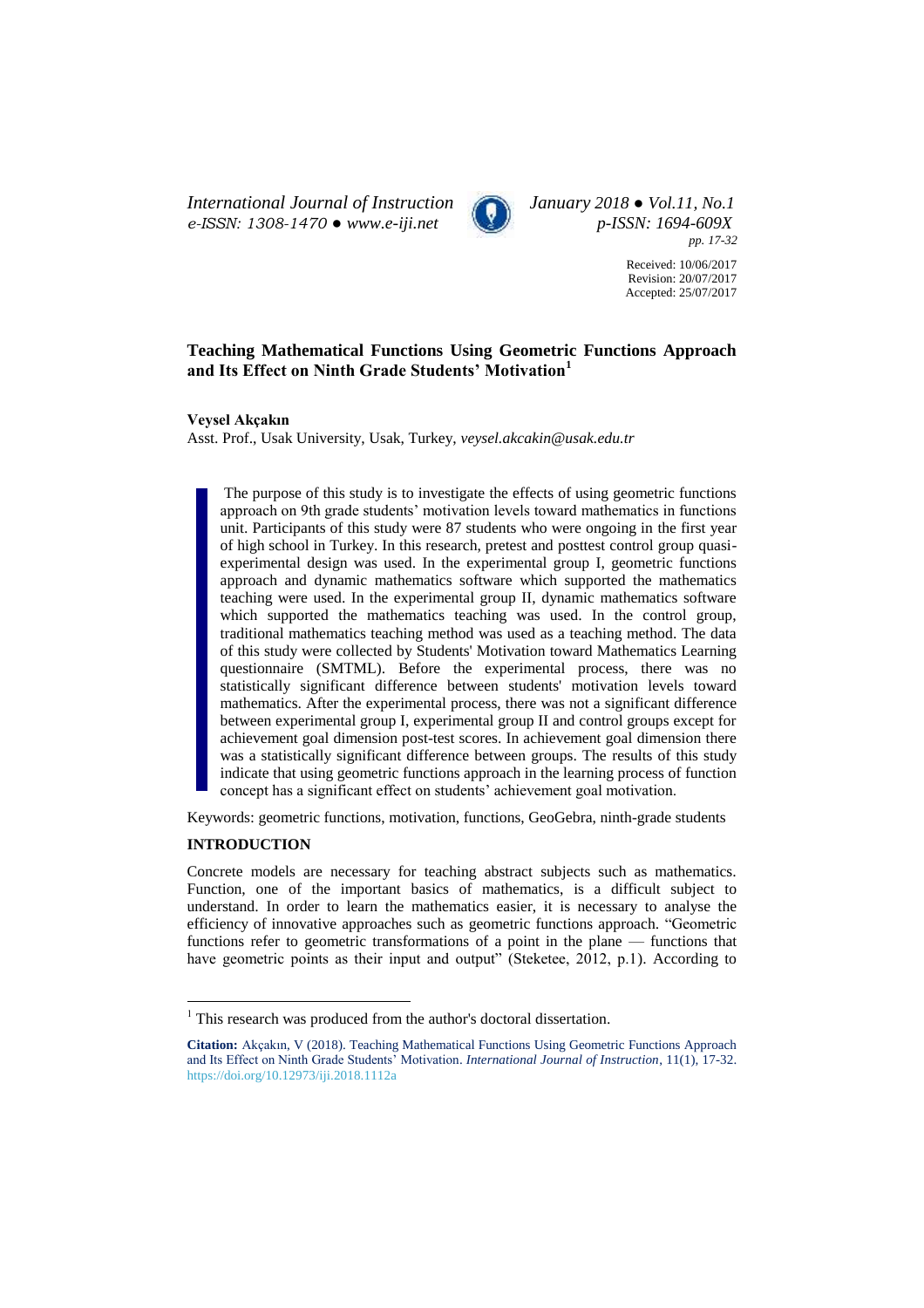Common Core State Standards for Mathematics, students should "describe transformations as functions that take points in the plane as inputs and give other points as outputs" (Common Core State Standards Initiative, 2010, p. 76). Steketee (2012) states that geometric functions approach should be given importance when teaching functions in terms of cognitive, kinaesthetic, visual, and structural reasons. As to Steketee, cognitive reason is related to independent variable, dependent variable and the rule used for obtaining dependant variable from the independent variable, which are three basic components of function concept. In terms of kinaesthetic reason, students can create independent variable, and they can change independent variable with simple drag motion. Visual reason is related to the observation of function behaviour by students. The change is visual and dynamic with geometric functions approach. Structural reason is related to students' comprehension of some concepts such as domain, range, symbolic display of function and set matching in composite functions. It is difficult for students to understand domain and range terms in the beginning of learning functions since they are confusing and there is no concrete object to define them (Steketee, 2012). Undoubtedly, it is crucial to use advanced technologies such as dynamic mathematics software for the application of this approach.

The use of technology in mathematics education can affect the cognitive and affective characteristics of students, which are generally neglected in teaching process (Bakar, Ayub, Luan, & Tarmizi, 2010). Thus, it is necessary to analyse both cognitive and affective features of the individuals in education activities, which support their affective and cognitive skills. Motivation, which is an affective feature, is one of the preconditions of learning (Bacanlı & Şahinkaya, 2011) since people with high motivation are more successful than the ones with low motivation even though both groups of people have the same capacity and opportunity (Wlodkowski, 2008).

Students would like to become successful learners for various reasons, which are generally classified as inner and external. Some of them want to be successful in order to be appreciated by others, to be a productive person or to show others how intelligent they are (Urdan & Maehr, 1995). According to Urdan and Maehr (1995), goals are students' perceptions and beliefs about academic achievement. In a research, students said that their learning was related to external reasons such as competition, getting award from teacher and inner reasons such as satisfying their curiosity (Tuan, Chin & Shieh, 2005). While motivation toward performance goal carries the features of external motivation, motivation toward achievement goal has the features of inner motivation (Pintrich & Schunk, 2002). These perspectives may affect the student motivation in different ways (Urdan & Maehr, 1995). Similarly, according to Brophy (2010), learning outputs of the students who approach the same target with different target guidance will be different, too. The students motivated for learning goal tend to become skilful. However, the ones motivated for performance goal tend to escape from regarding themselves as qualified or not to be seen as disqualified (Slavin, 2006).

Studies on motivation have usually focused on general motivation beliefs of the students such as target, explanation and value. Yet, the subject taught and learned hasn't been studied in detail. Many researchers state that motivation of students should be analysed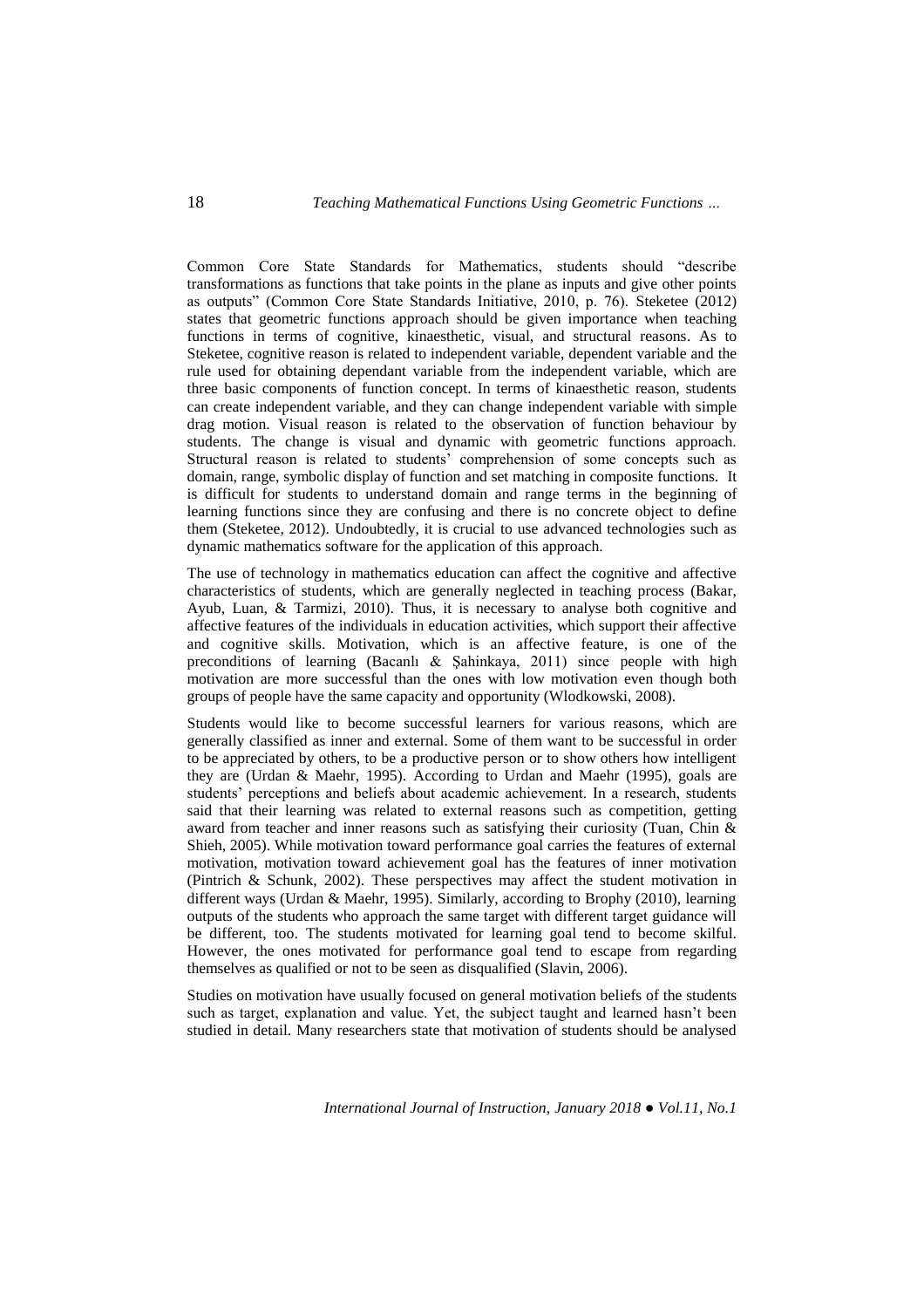in terms of the course (Lee & Brophy, 1996; Tuan, Chin & Shieh, 2000). However, there are few studies on motivation in mathematics education. Therefore, it is important to examine students' motivation toward mathematics learning. Although there are theoretical studies indicating that the geometric functions approach is effective in mathematics education (Steketee, 2012; Steketee, & Scher, 2016), such empirical studies haven't been encountered. As a step in enhancing our understanding of the geometric functions approach on motivation for students to learn mathematics, the purpose of this study is to investigate the effects of using geometric functions approach on 9th grade students' motivation levels toward mathematics in functions unit.

Within this context, the following research problem is tried to be answered in this study: Does using geometric functions approach affect 9th grade students' levels of motivation toward mathematics in function unit? To this end, the following sub problems were proposed for the study:

1. Is there a significant difference between Experimental I, Experimental II and Control groups considering the post-test mean scores obtained from SMTML questionnaire dimensions?

2. Is there a significant difference within Experimental I, Experimental II and Control groups considering the mean scores obtained from SMTML questionnaire dimensions (pre-test and post-test)?

### **METHOD**

### **Research Design**

Instead of random assignment of the students to the groups, the study was performed using intact groups. No matter how important random assignment is for experimental design, it is not always possible to use this method. Classes are generally not changed in education studies, and they are performed with intact groups. Therefore, the student adaptation to the environment does not become a problem. Otherwise, if they are assigned to groups randomly, there may be some adaptation problems. In this research, pre-test and post-test control group quasi-experimental design was used. The groups were chosen randomly in the experimental group I, experimental group II and the control group. Then, the groups were compared in terms of being equal or not using SMTML questionnaire dimensions. According to the dimensions, groups were found to be equal before the experimental process. Table 1 shows the symbolic representation of the research design.

Table 1 Symbolic representation of research design

| Groups       | Pretest | Process                                              | Posttest |
|--------------|---------|------------------------------------------------------|----------|
| Experimental | M       | Geometric functions approach and dynamic mathematics | М        |
| Group I      |         | software which supported the mathematics teaching    |          |
| Experimental | M       | Dynamic mathematics software which supported the     | М        |
| Group I      |         | mathematics teaching                                 |          |
| Control      | М       |                                                      | М        |
| Group        |         | Traditional mathematics teaching                     |          |

*M: Students' Motivation toward Mathematics Learning Questionnaire*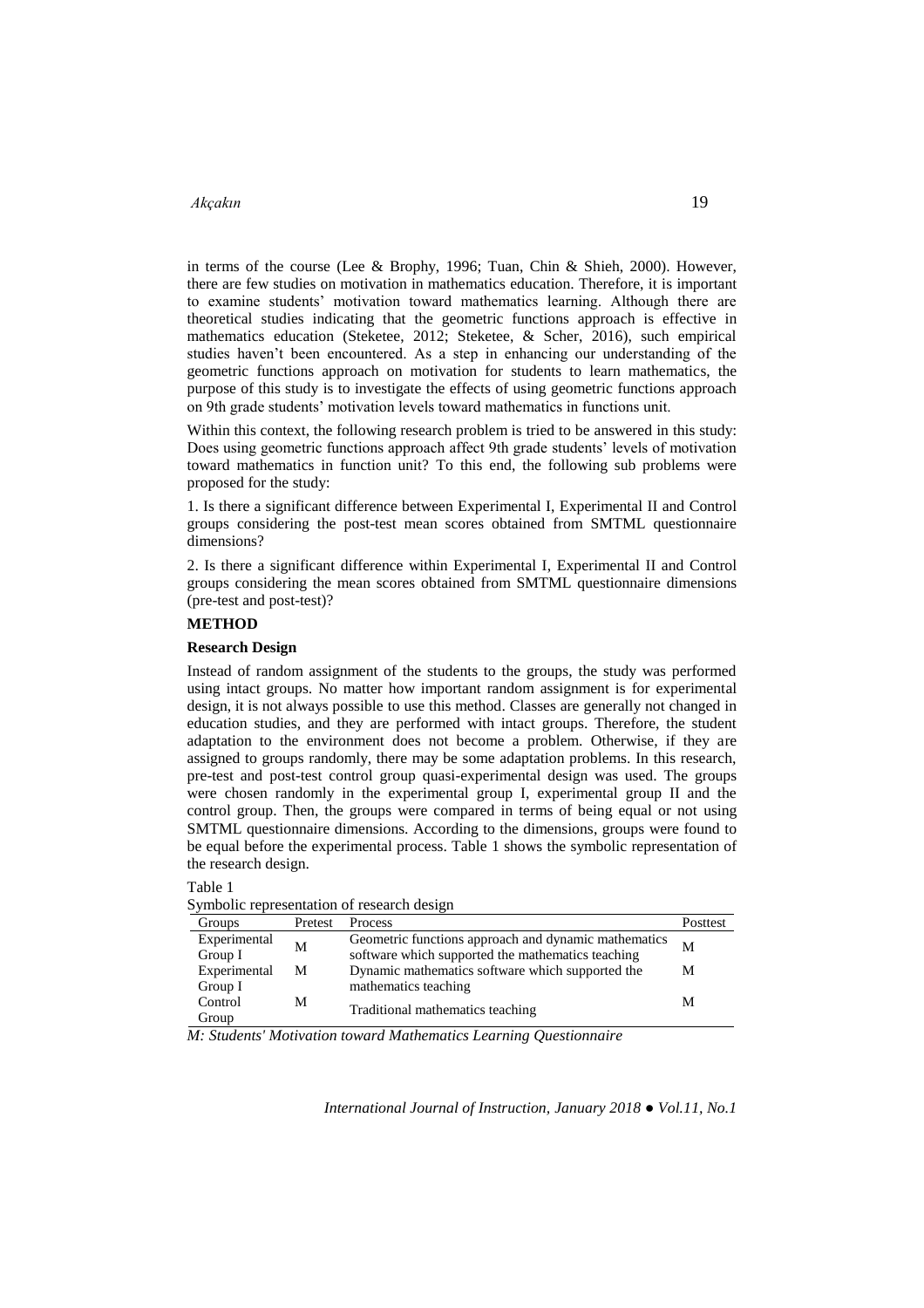## **Participants**

This study was conducted with three intact ninth-grade classes in an Anatolian High School in a town of Ankara in the second term of 2013-2014 academic year. Two of the classes were chosen as the experimental groups while the other group was chosen as a control group randomly. A total of 87 students, 29 in each group, participated in the study voluntarily. There were 13 female and 16 male students in the experimental group I; 12 female and 17 male students in the experimental group II; 14 female and 15 male students in the control group.

## **Experimental Process**

Experimental process lasted 4 weeks, as 6 hours per week, 24 hours in total. In the experimental group I, geometric functions approach and dynamic mathematics software which supported the mathematics teaching were used. In the experimental group II, dynamic mathematics software which supported the mathematics teaching was used. In the control group, traditional mathematics teaching method was used as a teaching method. The same activities were performed in all groups, but the activities were organized in accordance with the mentioned approaches. SMTML questionnaire was implemented before and after the experimental process. In the study, independent variables were the teaching methods applied on each groups. The dependent variable was the scores obtained from SMTML. Due to the fact that the teachers of the groups were different, the experimental implementations were carried out by the researcher. Thus, the effect of the teacher factor on dependent variable could be avoided. All groups had interactive white boards (IWB) and they were used during the courses. In the control group, white board, if necessary, IWB were used. In the experimental groups, dynamic mathematics software was used on IWB and if necessary, white board was used. Dynamic mathematics software was used as a tool of presentation in this process. GeoGebra, dynamic mathematics software, was utilized during the activities in the experimental group I and II. Activities about geometric functions were firstly applied in the experimental group I. Display of sample geometric functions approach activity is given in Figure 1.



An example of an activity about Geometric Functions Approach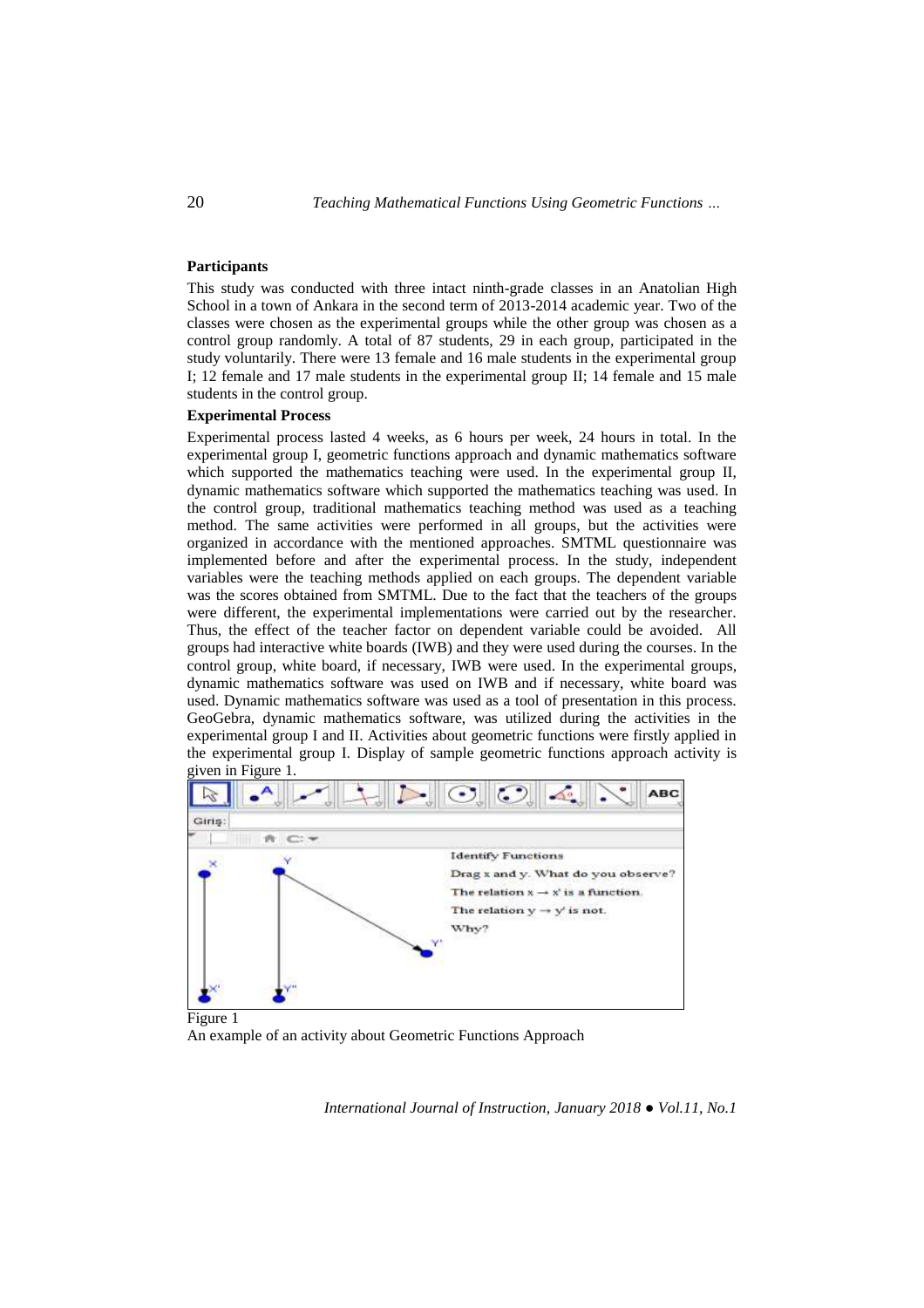Some short of information about GeoGebra software was given to the students in the experimental group I and II before the experimental process. The dynamic mathematics software was used on the IWB as a visual presentation tool by the researcher since there was no computer lab in the school. For example, vertical line test was shown by GeoGebra in the experimental group I and II and it was shown using traditional method in the control group. Figure 2 shows GeoGebra application used in the experimental group I and II. In this activity, different graphics were demonstrated to the students. After function and no function examples, vertical line test was applied with the help of slider. For example, the graphic in Figure 2 was introduced as a not function graphic and vertical line test was performed by slider. In other examples, function graphic samples were given and the same test was applied. So, it was aimed that the students could understand the logic of the vertical line test. Similar examples were drawn on white board in the control group and the same way was followed. During the process, it was observed that some of the students in the control group had different conceptual meanings. These kinds of situations were identified and corrected by the researcher.





For instance, the students assumed that vertical line test meant drawing vertical lines on different points of the graphic (e.g. 4 or 5 times) and finding how many points they were intersecting. However, such a misunderstanding did not exist in the experimental groups. It might be because of the fact that the continuous motion of slider in dynamic mathematics environment could not be realized in the control group.

### **Data Collection Tool**

In this study, the high school students' motivation levels toward mathematics learning were measured by using SMTML questionnaire. The original questionnaire includes 35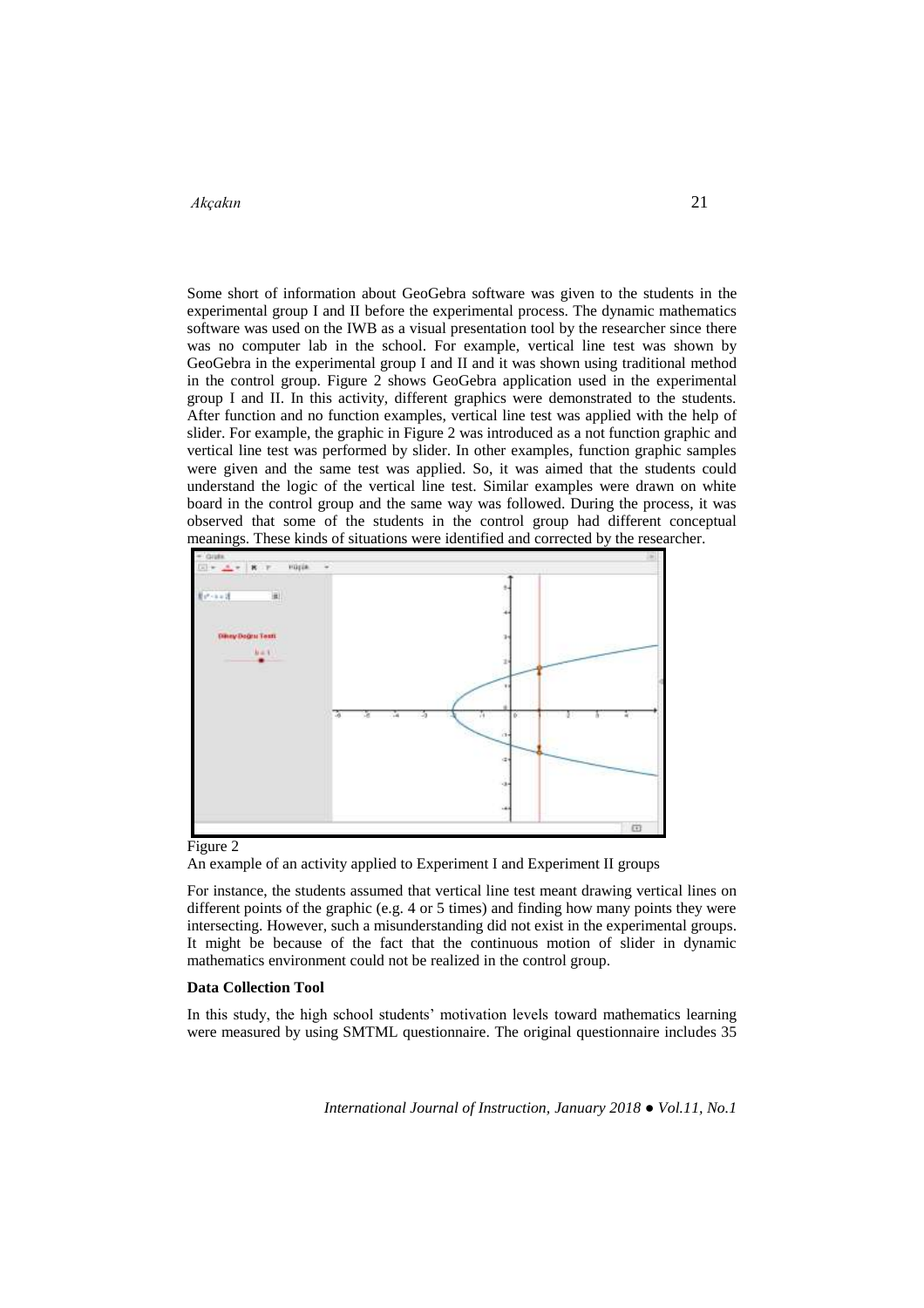items and 6 dimensions (self-efficacy, active learning strategies, value of science learning, performance goal, achievement goal, learning environment stimulation) and it was developed for the students from 12-15 age group by Tuan et al. (2005). SMTML questionnaire consisted of 35 Likert-type questions. The questionnaire was adapted to Turkish language using the forward translation method. In forwards translation technique, it is easier to take notice of cultural, linguistic, and psychological differences (Hambleton, 2005). In this technique, the questionnaire in the source language is translated into the target language by one or more than one translators. Later, the crosscheck of the questionnaires in both languages is controlled by other translators. Sometimes, an expert, not a translator, checks the questionnaire in target language as a final stage and makes necessary changes (Hambleton, 2005). Therefore, SMTML questionnaires were firstly translated from the source language English to the target language Turkish by two researchers independently. Then, an expert in both languages and mathematics examined the crosscheck between the questionnaires in source and target languages and made some suggestions. Required modifications were made on the questionnaires by considering the suggestions. Finally, the Turkish form of the questionnaire was controlled by an expert in Turkish language in order to understand whether the items were clear enough in terms of linguistics. Thus, SMTML questionnaire was prepared for the pilot study. The final form of the questionnaire was tested in terms of construct validity.

Adaptation of the questionnaire translated into Turkish was made with 462 students. The six dimensional structure of the questionnaire was confirmed by explanatory factor analysis. After the varimax rotation method, the percentages of the dimensions explaining the motivation structure were found to range between 7.017 and 10.776. Totally, all the dimensions were found to explain 54.903% of the motivation structure. Active learning strategies dimension explained 10.776% of the variance. It was 10.294% for self-efficacy dimension, 10.258% for achievement goal dimension, 9.051% for mathematics learning dimension, 7.508% for learning environment stimulation dimension and 7.017% for performance goal dimension. The construct validity of SMTML questionnaire was determined by explanatory factor analysis. Cronbach alpha reliability of the dimensions ranged between 71 and 86. SMTML questionnaire includes 33 items and 6 dimensions. The scores obtained from the dimensions constituting the questionnaire could not be added. Each dimension score could be evaluated one by one. According to the findings obtained from the studies of SMTML questionnaire's cultural adaptation, reliability and validity, the questionnaire was found to be convenient for Turkish language and it could be used to measure the motivation toward mathematics in high schools with reliability and validity.

### **Data Analysis**

Before and after the experimental implementation, the normality of the data about SMTML questionnaire dimensions were checked using Shapiro-Wilk normality test and the homogeneity of variances were checked by Levene's test. When normality analysis and homogeneity of variances analysis of SMTML questionnaire dimensions were evaluated, non-parametric tests were found to be more suitable for the comparisons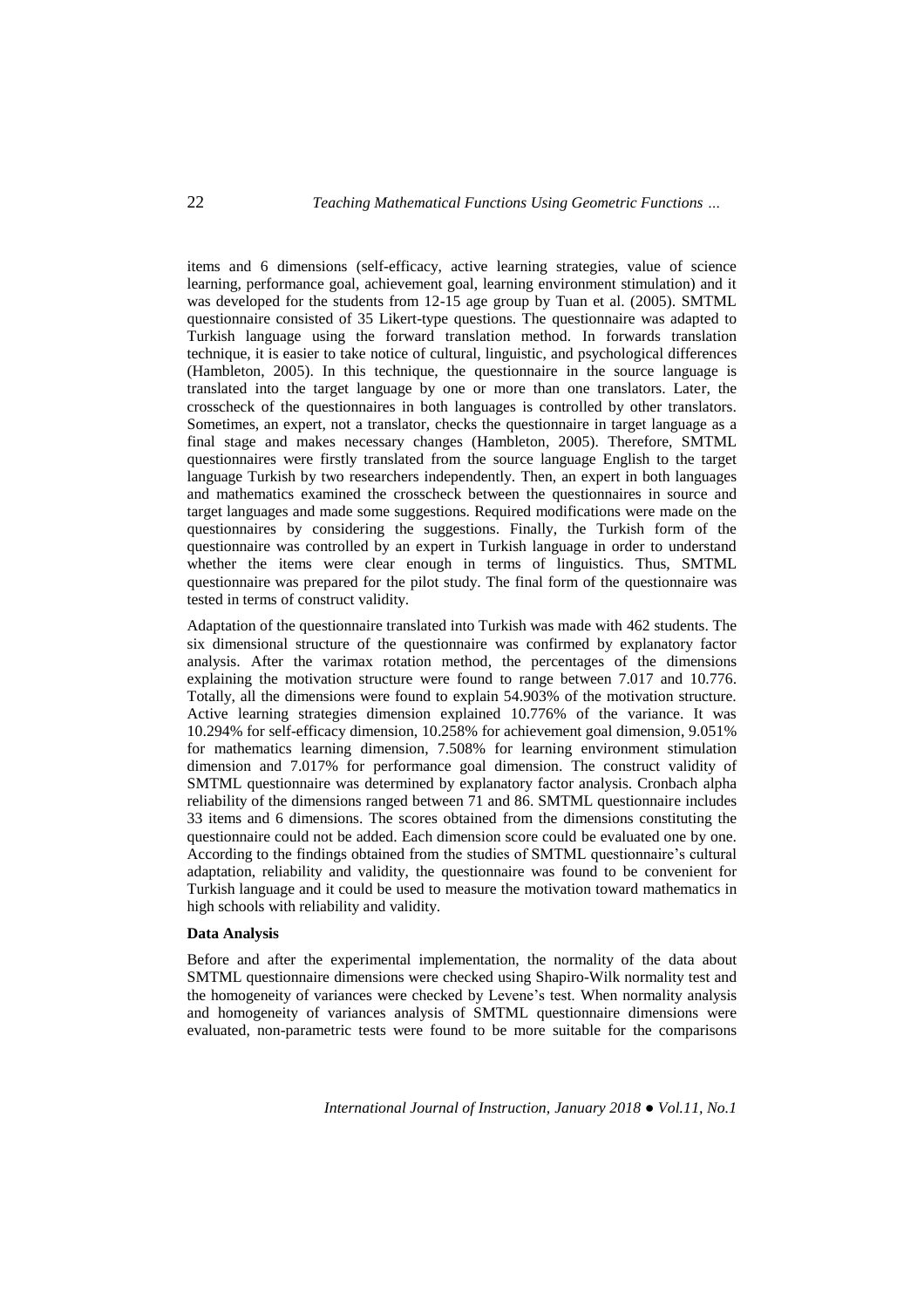between groups. Differences between several independent groups (more than two) were tested using Kruskal–Wallis *H* test. Differences between two independent groups were tested by Mann–Whitney *U* test and Wilcoxon signed-rank test was used to compare the two related conditions.

### **FINDINGS**

It is important whether the groups are equal before the experimental procedure. Therefore, the equality of the groups was checked before the experimental procedure. The Kruskal Wallis *H* test results showing the comparison of the groups in terms of pretest scores obtained from SMTML questionnaire dimensions are given in Table 2.

#### Table 2

Kruskal Wallis H test results regarding the comparison of the groups' pre-test scores obtained from SMTML questionnaire dimensions

| Dimensions                          | Groups          |    | Mean<br>ranks | H     | p    | $\eta^2$ |
|-------------------------------------|-----------------|----|---------------|-------|------|----------|
| Self-efficacy                       | Experimental I  | 29 | 46.91         | 0.711 |      |          |
|                                     | Experimental II | 29 | 43.72         |       | .701 | 0.008    |
|                                     | Control         | 29 | 41.36         |       |      |          |
| Active learning<br>strategies       | Experimental I  | 29 | 44.24         | 2.564 | .277 | 0.03     |
|                                     | Experimental II | 29 | 38.59         |       |      |          |
|                                     | Control         | 29 | 49.17         |       |      |          |
| Value of mathematics<br>learning    | Experimental I  | 29 | 42.91         | 1.751 | .417 | 0.02     |
|                                     | Experimental II | 29 | 40.28         |       |      |          |
|                                     | Control         | 29 | 48.81         |       |      |          |
| Performance goal                    | Experimental I  | 29 | 35.83         | 5.907 | .052 | 0.07     |
|                                     | Experimental II | 29 | 51.88         |       |      |          |
|                                     | Control         | 29 | 44.29         |       |      |          |
| Achievement goal                    | Experimental I  | 29 | 43.38         | 0.851 | .653 | 0.01     |
|                                     | Experimental II | 29 | 41.36         |       |      |          |
|                                     | Control         | 29 | 47.26         |       |      |          |
| Learning environment<br>stimulation | Experimental I  | 29 | 42.84         | 1.094 | .579 | 0.013    |
|                                     | Experimental II | 29 | 41.28         |       |      |          |
|                                     | Control         | 29 | 47.88         |       |      |          |
| $*_{p<.05}$                         |                 |    |               |       |      |          |

According to the findings in Table 2, it can be seen that no statistically significant difference was found between pre-test scores of the experimental group I, experimental group II and control groups obtained from SMTML questionnaire dimensions, which means that they were equal before the experimental process. Besides, it is also seen that the effect sizes were not large.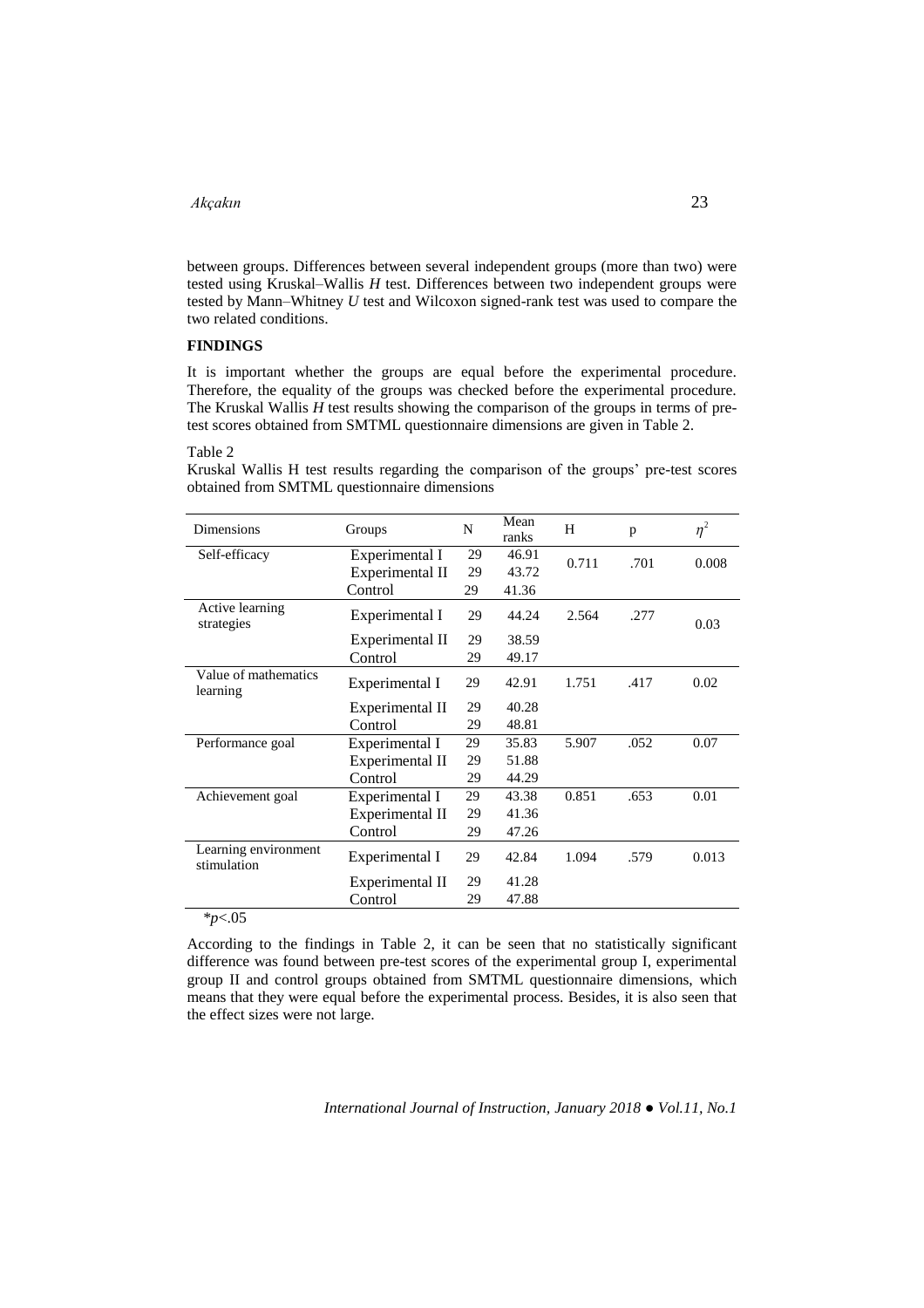The first sub problem: Is there a significant difference between Experimental I, Experimental II and Control groups considering their post-test mean scores obtained from SMTML questionnaire dimensions? In order to find answer for this question, Kruskal Wallis *H* test was used to compare the mean scores between the groups. Table 3 shows Kruskal Wallis *H* test results regarding the comparison of the groups' post-test scores obtained from SMTML questionnaire dimensions.

#### Table 3

Kruskal Wallis *H* test results regarding the comparison of the groups' post-test scores obtained from SMTML questionnaire dimensions.

| Dimensions                          | Groups          | N  | Mean<br>Ranks | H      | $\boldsymbol{p}$ | $\eta^2$ |
|-------------------------------------|-----------------|----|---------------|--------|------------------|----------|
| Self-efficacy                       | Experimental I  | 29 | 49.57         |        |                  |          |
|                                     | Experimental II | 29 | 46.57         | 4.748  | .093             | 0.055    |
|                                     | Control         | 29 | 35.86         |        |                  |          |
| Active learning strategies          | Experimental I  | 29 | 47.33         |        |                  |          |
|                                     | Experimental II | 29 | 41.55         | 0.817  | .665             | 0.01     |
|                                     | Control         | 29 | 43.12         |        |                  |          |
| Value of mathematics<br>learning    | Experimental I  | 29 | 51.03         |        | .163             |          |
|                                     | Experimental II | 29 | 41.95         | 3.627  |                  | 0.042    |
|                                     | Control         | 29 | 39.02         |        |                  |          |
| Performance goal                    | Experimental I  | 29 | 39.17         |        |                  |          |
|                                     | Experimental II | 29 | 51.29         | 3.788  | .150             | 0.044    |
|                                     | Control         | 29 | 41.53         |        |                  |          |
| Achievement goal                    | Experimental I  | 29 | 57.31         |        |                  |          |
|                                     | Experimental II | 29 | 38.9          | 12.968 | $.002*$          | 0.15     |
|                                     | Control         | 29 | 35.79         |        |                  |          |
| Learning environment<br>stimulation | Experimental I  | 29 | 44.67         |        |                  |          |
|                                     | Experimental II | 29 | 45.19         | 0.245  | .885             | 0.003    |
|                                     | Control         | 29 | 42.14         |        |                  |          |
| $\sim$ $\sim$<br>$\mathbf{a}$       |                 |    |               |        |                  |          |

 *\*p*<.05

According to the results in Table 3, no statistically significant differences were found between the scores of SMTML questionnaire dimensions for the experimental group I, experimental group II and control groups except for the achievement goal dimension post-test scores. In achievement goal dimension, there was a statistically significant difference between groups  $[H(2)=12.968 \text{ p} < .05]$ . In order to find the reason for the difference, Mann Whitney *U* test was used for the comparisons between the groups. Besides, Bonferonni correction was implemented for critical value. According to Bonferonni correction, the new critical value is found by dividing the current critical value by the number of the made comparisons (Field, 2009). Thus, the critical value was assumed to be 0.0167 because three comparisons were made totally. Table 4 shows Mann Whitney *U* test results regarding the comparisons of the groups' post test scores obtained from achievement goal dimension.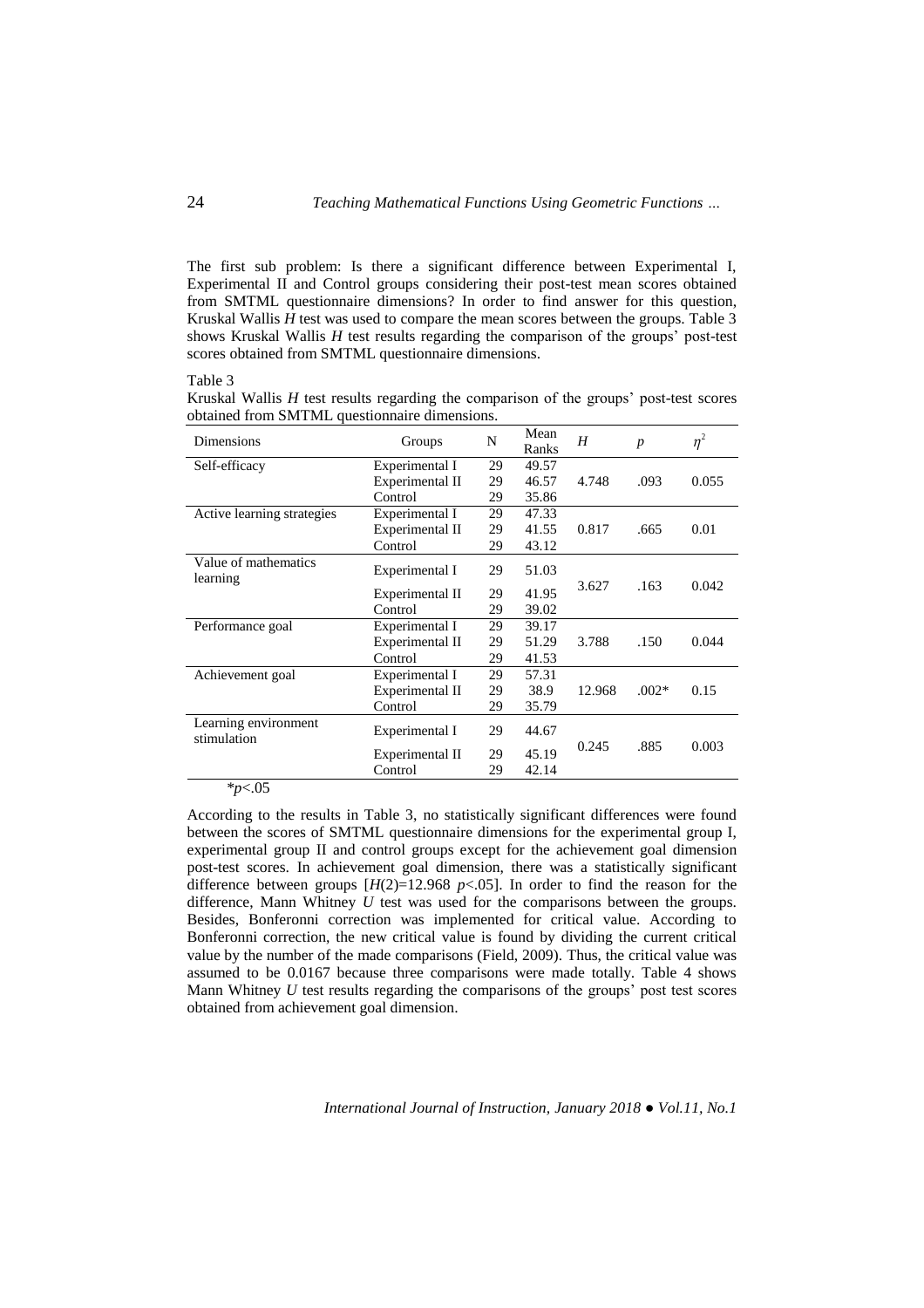## Table 4

Mann Whitney *U* test results regarding the comparison of the groups' post test scores obtained from achievement goal dimension.

| <b>Comparison Groups</b> | N  | Mean<br>Ranks | Sum of<br>Ranks | Mdn | U   | Z.       | P       | r    |
|--------------------------|----|---------------|-----------------|-----|-----|----------|---------|------|
| Experimental I           | 29 | 36.10         | 1047            | 25  | 229 | $-3.076$ | $.002*$ | 0.49 |
| Experimental II          | 29 | 22.90         | 664             | 22  |     |          |         |      |
| Experimental I           | 29 | 36.21         | 1050            | 25  | 226 | $-3.161$ | $.002*$ | 0.50 |
| Control                  | 29 | 22.79         | 661             | 21  |     |          |         |      |
| Experimental II          | 29 | 31            | 899             | 22  | 377 | $-0.686$ | .493    | 0.11 |
| Control                  | 29 | 28            | 812             | 21  |     |          |         |      |
| $*_{p<.0167}$            |    |               |                 |     |     |          |         |      |

As it can be seen in Table 4, no statistically significant difference was found between experimental group II and control groups (*p*>.0167). However, there was a statistically significant difference between experimental group I and experimental group II, and also between experimental group I and control groups (*p<.0167*).

The second sub problem: Is there a significant difference within Experimental I, Experimental II and Control groups considering their mean scores obtained from SMTML questionnaire dimensions (pretest-posttest)? Wilcoxon signed Rank test was used to compare SMTML questionnaire pretest and posttest scores for each group. Table 5 shows Wilcoxon signed Rank test results regarding the comparison of the pretest-posttest scores of SMTML questionnaire dimensions for the experimental group I.

### Table 5

Wilcoxon signed Rank test results regarding the comparison of the pretest-posttest scores of SMTML questionnaire dimensions for the experimental group I

| Dimensions                          | Post test-Pre test      | N              | Mean<br>Rank | Sum of<br>Ranks         | Z,              | $\boldsymbol{p}$ | r   |
|-------------------------------------|-------------------------|----------------|--------------|-------------------------|-----------------|------------------|-----|
| Self-efficacy                       | <b>Negative Ranks</b>   | 9              | 13.22        | 119                     |                 |                  |     |
|                                     | <b>Positive Ranks</b>   | 18             | 14.39        | 259                     | $-1.686$ **     | 0.092            | .22 |
|                                     | <b>Ties</b>             | 2              |              |                         |                 |                  |     |
| Active learning strategies          | <b>Negative Ranks</b>   | $\tau$         | 12.07        | 84.5                    |                 |                  |     |
|                                     | <b>Positive Ranks</b>   | 20             | 14.68        | 293.5                   | $-2.518**$      | $0.012^*$        | .33 |
|                                     | <b>Ties</b>             | 2              |              |                         |                 |                  |     |
| Value of mathematics<br>learning    | <b>Negative Ranks</b>   | 6              | 5.67         | 34                      |                 |                  |     |
|                                     | Positive Ranks          | 20             | 15.85        | 317                     | $-3.612**$      | $.000*$          | .47 |
|                                     | <b>Ties</b>             | 3              |              |                         |                 |                  |     |
| Performance goal                    | <b>Negative Ranks</b>   | 15             | 14.97        | 224.5                   |                 |                  |     |
|                                     | <b>Positive Ranks</b>   | 12             | 12.79        | 153                     | ***<br>$-0.856$ | .392             | .11 |
|                                     | <b>Ties</b>             | 2              |              |                         |                 |                  |     |
| Achievement goal                    | <b>Negative Ranks</b>   | $\overline{4}$ | 8.25         | 33                      |                 |                  |     |
|                                     | <b>Positive Ranks</b>   | 16             | 11.06        | 177                     | $-2.703***$     | $.007*$          | .35 |
|                                     | <b>Ties</b>             | 9              |              |                         |                 |                  |     |
| Learning environment<br>stimulation | <b>Negative Ranks</b>   | 9              | 11.33        | 102                     |                 |                  |     |
|                                     | <b>Positive Ranks</b>   | 18             | 15.33        | 276                     | $-2.099$ **     | $.036^{\circ}$   | .28 |
|                                     | <b>Ties</b>             | 2              |              |                         |                 |                  |     |
| p<.05                               | Based on negative ranks | ***            |              | Based on positive ranks |                 |                  |     |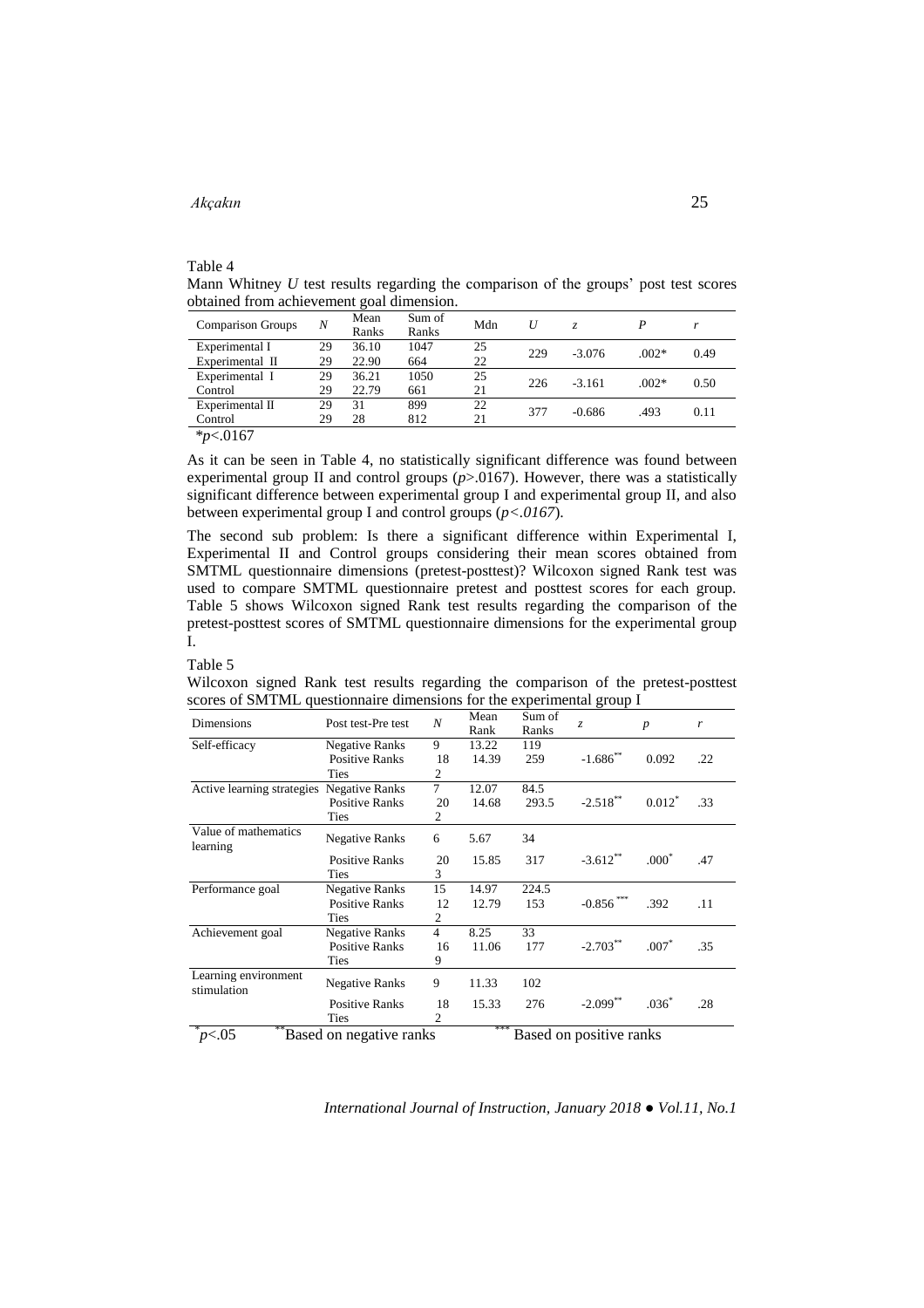According to the results, no statistically significant differences were found between the pretest and posttest scores of the experimental group I students for self- efficacy and performance goal dimensions  $(p>0.05)$ . On the other hand, there was a statistically significant difference in pretest and posttest scores of active learning strategies, mathematics learning value, achievement goal, and learning environment stimulation  $(p<.05)$  dimensions. The differences were found to be in favour of posttest scores. Table 6 shows Wilcoxon signed Rank test results regarding the comparison of the pretestposttest scores obtained from SMTML questionnaire dimensions for the experimental group II

### Table 6

Wilcoxon signed Rank test results regarding the comparison of the pretest-posttest scores obtained from SMTML questionnaire dimensions for the experimental group II

| Dimensions    |                                                           |    | Mean  | Sum of |             |                  |     |
|---------------|-----------------------------------------------------------|----|-------|--------|-------------|------------------|-----|
|               | Post test-Pre test                                        | N  | Rank  | Ranks  | Z           | $\boldsymbol{p}$ | r   |
|               | <b>Negative Ranks</b>                                     | 10 | 13.85 | 138.5  |             |                  |     |
| Self-efficacy | <b>Positive Ranks</b>                                     | 18 | 14.86 | 267.5  | $-1.478***$ | .139             | .19 |
|               | <b>Ties</b>                                               | 1  |       |        |             |                  |     |
| Active        | <b>Negative Ranks</b>                                     | 7  | 8.43  | 59     |             |                  |     |
| learning      | <b>Positive Ranks</b>                                     | 18 | 14.78 | 266    | $-2.797**$  | $.005*$          | .37 |
| strategies    | <b>Ties</b>                                               | 4  |       |        |             |                  |     |
| Value of      | <b>Negative Ranks</b>                                     | 6  | 10.17 | 61     |             |                  |     |
| mathematics   | <b>Positive Ranks</b>                                     | 18 | 13.28 | 239    | $-2.572$ ** | $.01*$           | .34 |
| learning      | <b>Ties</b>                                               | 5  |       |        |             |                  |     |
| Performance   | <b>Negative Ranks</b>                                     | 13 | 13    | 169    |             |                  |     |
|               | <b>Positive Ranks</b>                                     | 12 | 13    | 156    | $-0.176***$ | .860             | .02 |
| goal          | <b>Ties</b>                                               | 4  |       |        |             |                  |     |
| Achievement   | <b>Negative Ranks</b>                                     | 11 | 11.27 | 124    |             |                  |     |
|               | <b>Positive Ranks</b>                                     | 9  | 9.56  | 86     | $-0.714***$ | .475             | .09 |
| goal          | Ties                                                      | 9  |       |        |             |                  |     |
| Learning      | <b>Negative Ranks</b>                                     | 9  | 8.17  | 73.5   |             |                  |     |
| environment   | <b>Positive Ranks</b>                                     | 17 | 16.32 | 277.5  | $-2.606$ ** | $.009*$          | .34 |
| stimulation   | <b>Ties</b>                                               | 3  |       |        |             |                  |     |
| p<.05         | ***<br>Based on positive ranks<br>Based on negative ranks |    |       |        |             |                  |     |

As seen in Table 6, there was no statistically significant difference between the pretest and posttest scores of the experimental group II students for self- efficacy, performance goal, and achievement goal  $(p>0.05)$  dimensions. On the other hand, there was a statistically significant difference in pretest and posttest scores of active learning strategies, mathematics learning value, and learning environment  $(p<.05)$  dimensions. The differences were found to be in favour of posttest scores. Table 7 shows Wilcoxon signed Rank test results regarding the comparison of the pretest-posttest scores obtained from SMTML questionnaire dimensions for the control group.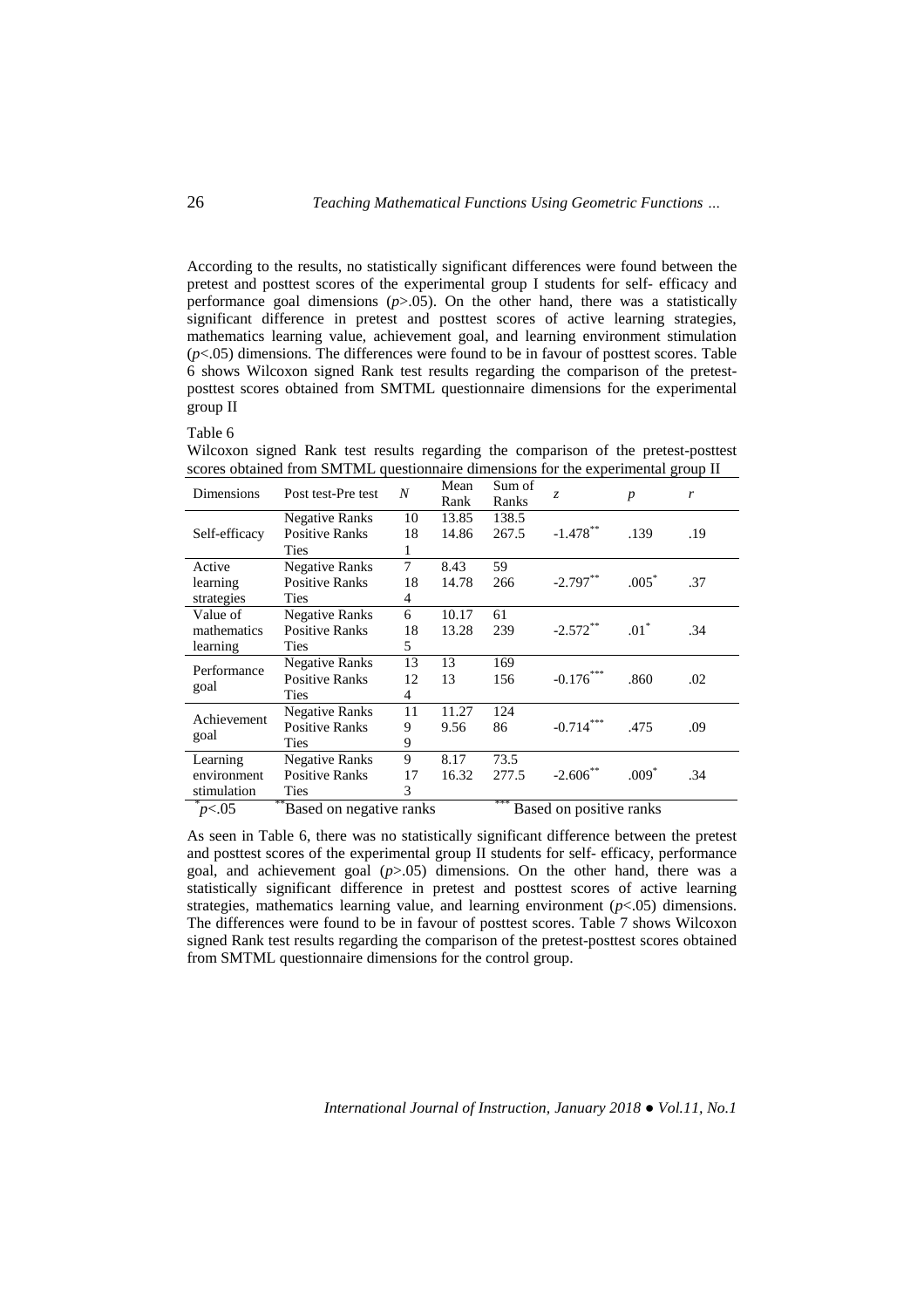## Table 7

Wilcoxon signed Rank test results regarding the comparison of the pretest-posttest scores obtained from SMTML questionnaire dimensions for the control group.

| Dimensions    | Post test-Pre test             | N   | Mean                    | Sum of |                 |                  |           |
|---------------|--------------------------------|-----|-------------------------|--------|-----------------|------------------|-----------|
|               |                                |     | Rank                    | Ranks  | $\mathcal{Z}$   | $\boldsymbol{p}$ | r         |
|               | <b>Negative Ranks</b>          | 13  | 11.46                   | 149    |                 |                  |           |
| Self-efficacy | <b>Positive Ranks</b>          | 9   | 11.56                   | 104    | $-0.732***$     | .464             | $\cdot$ 1 |
|               | Ties                           | 7   |                         |        |                 |                  |           |
| Active        | <b>Negative Ranks</b>          | 12  | 15.17                   | 182    |                 |                  |           |
| learning      | <b>Positive Ranks</b>          | 15  | 13.07                   | 196    | $-0.169$ **     | .866             | .02       |
| strategies    | <b>Ties</b>                    | 2   |                         |        |                 |                  |           |
| Value of      | <b>Negative Ranks</b>          | 14  | 13.86                   | 194    |                 |                  |           |
| mathematics   | <b>Positive Ranks</b>          | 12  | 13.08                   | 157    | $-0.475***$     | .635             | .06       |
| learning      | <b>Ties</b>                    | 3   |                         |        |                 |                  |           |
| Performance   | <b>Negative Ranks</b>          | 14  | 12.75                   | 178.5  |                 |                  |           |
|               | <b>Positive Ranks</b>          | 9   | 10.83                   | 97.5   | $-1.242***$     | .214             | .16       |
| goal          | Ties                           | 6   |                         |        |                 |                  |           |
| Achievement   | <b>Negative Ranks</b>          | 16  | 12.84                   | 205.5  |                 |                  |           |
|               | <b>Positive Ranks</b>          | 7   | 10.07                   | 70.5   | ***<br>$-2.060$ | $.039*$          | .27       |
| goal          | Ties                           | 6   |                         |        |                 |                  |           |
| Learning      | <b>Negative Ranks</b>          | 10  | 13.20                   | 132    |                 |                  |           |
| environment   | <b>Positive Ranks</b>          | 16  | 13.69                   | 219    | $-1.110$        | .267             | .15       |
| stimulation   | <b>Ties</b>                    | 3   |                         |        |                 |                  |           |
| p<.05         | **.<br>Based on negative ranks | *** | Based on positive ranks |        |                 |                  |           |

As seen in Table 7, there was no significant difference between the pretest and posttest scores of self-efficacy, active learning strategies, mathematics learning value, performance goal, and learning environment stimulation (*p*>.05) dimensions for the control group. On the other hand, there was a statistically significant difference in pretest and posttest scores of achievement goal (*p*<.05) dimension. The difference was found to be in favour of pretest scores.

### **DISCUSSION**

In this research, there was a significant difference only in achievement goal motivation dimension among the methods used in groups. The difference was between experimental group I, in which geometric functions approach was used, and the control group, in which mathematics teaching with traditional method was used, and this difference was in favour of the experimental group I. There was also a significant difference between the experimental group I and the experimental group II, and this difference was in favour of the experimental group I.

These findings indicate that geometric functions approach can be an efficient way in increasing students' motivation for achievement goal. Motivation toward learning reflects the features of inner motivation (Pintrich & Schunk, 2002) and the students who aim at learning by just a focus on gaining information and skill. They compare new information with previous one. When they face with challenges, they do not give up and go on with their own endeavour or they may want help from others (Brophy, 2010).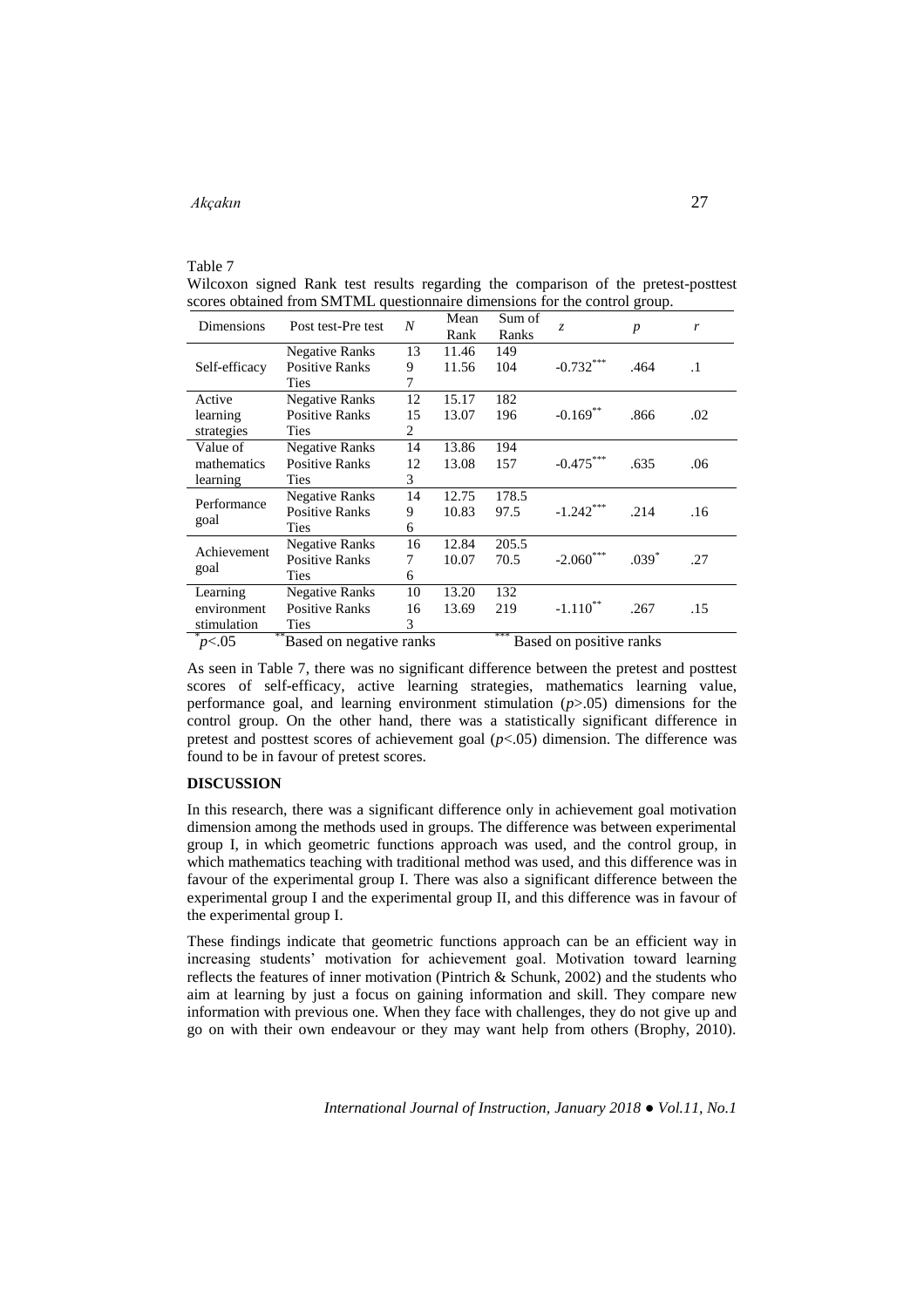Besides, motivation toward learning has a positive effect on success (Ames, 1992). Learning motivation is important in terms of achievement and the students with high motivation are more successful than the ones with low motivation (Slavin, 2006). The following results indicate how each teaching method performed in the experimental group I, experimental group II and the control groups affected students' motivation during the experimental process

According to the results obtained from the study, it was found that geometric functions approach and dynamic mathematics software which supported the mathematics teaching and dynamic mathematics software which supported the mathematics teaching and mathematics teaching with traditional method did not lead a significant difference in students' motivation toward self-efficacy. Self-efficacy is a kind of motivation (Sternberg, 2005) and it is important in explaining the school performance of students (Slavin, 2006). Self-efficacy is the beliefs of people about their competences (Bandura, 1994). However, self-efficacy does not show the actual capacity of the person. Selfefficacy is how one understands its own capacity. As a result, not all three methods used in this study were effective in increasing students' self-efficacy.

On the other hand, it was found that geometric functions approach and dynamic mathematics software which supported the mathematics teaching and dynamic mathematics software which supported the mathematics teaching using the traditional method didn't lead a significant difference in students' motivation toward performance goal. Students who have performance goal do not aim at gaining information and skill. They just aim at testing their own abilities. They learn information superficially but not deeply and generally they just memorize. When they face with challenges they give up or cheat from their friends (Brophy, 2010). In the study, it was seen that motivation toward performance goal did not change in all groups during the process, which is a desired situation in education since motivation toward performance reflects the features of external motivation (Pintrich & Schunk, 2002). On the contrary, in many researches, negative correlation was found between external motivation and success (Lepper, Corpus & lyengar, 2005; Lemos & Veríssimo, 2014; Pintrich, Smith, García & McKeachie, 1993).

There was a significant difference in favour of posttest, in achievement goal motivation of the experimental group, in which geometric functions approach and dynamic mathematics software were used. In experimental group II, dynamic mathematics software which supported the mathematics teaching did not make a significant difference in motivation toward achievement goal. While it is important to develop ability in learning goal, in performance goal it is important to show ability (Brophy, 2010). The students who learn to develop their abilities use more effective learning strategies than the ones who want to show their success (Boekaerts, 2002). The students who have high motivation toward achievement do not give up when they encounter challenges and they endeavour until they achieve (Slavin, 2006). In this study, the method applied to the experimental group I increased student motivation toward learning significantly. This is a desired situation in terms of education. As a conclusion, education should increase students' inner motivation as much as possible (Slavin, 2006).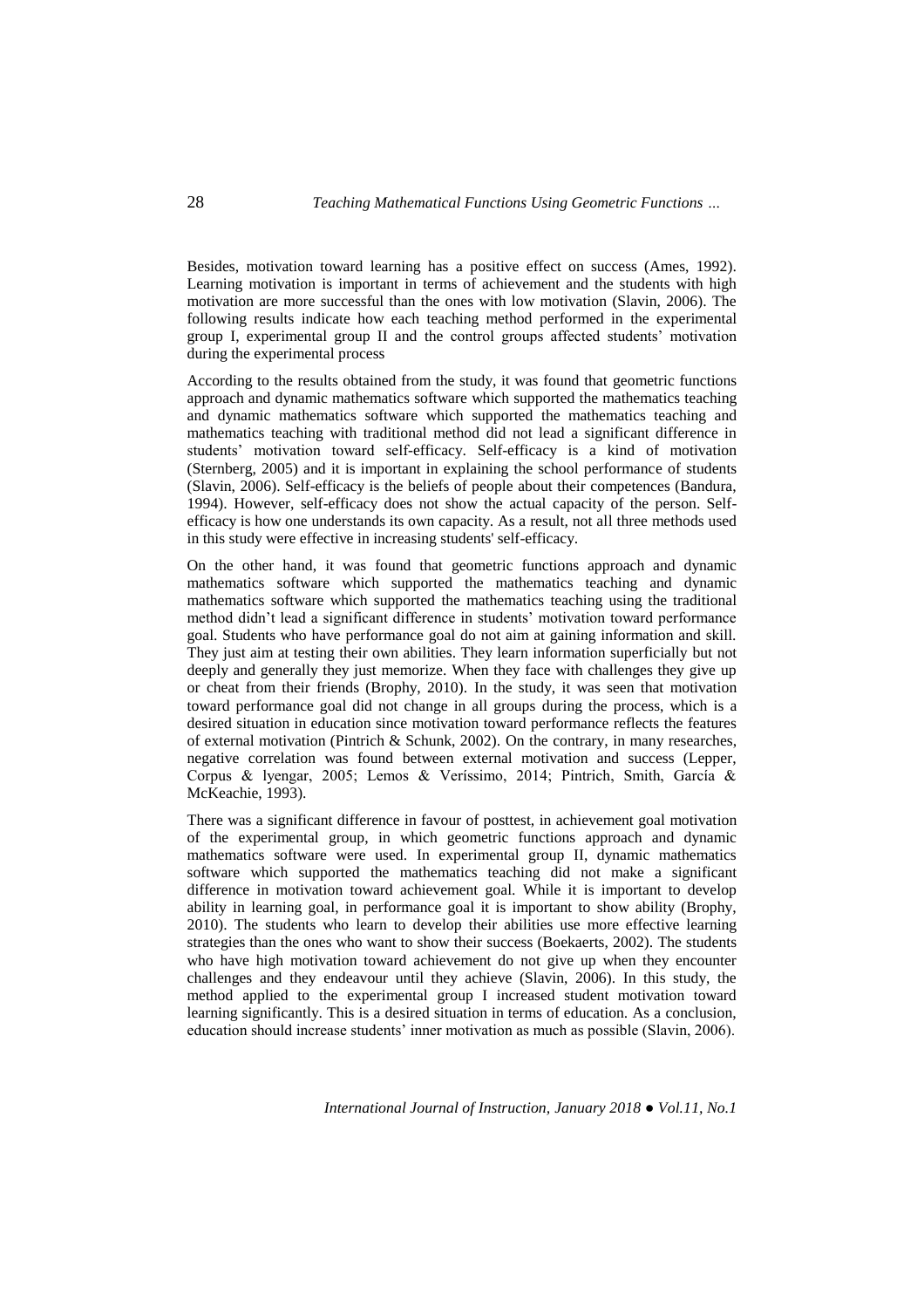Geometric functions approach, dynamic mathematics software which supported the mathematics teaching and dynamic mathematics software which supported the mathematics teaching made a significant difference in active learning strategies and value of mathematics learning, which was in favour of posttest. In control group there was no significant difference.

Geometric functions approach, dynamic mathematics software which supported the mathematics teaching and dynamic mathematics software which supported the mathematics teaching made a significant difference in learning environment stimulation, which was in favour of posttest. There was no significant difference in control group. Çavaş (2011) reported in his study that student's higher grades affect the value of learning, active learning strategies, achievement goal and learning environment situation negatively. In the experimental group I and experimental group II, there were significant increases in value of learning, active learning strategies, learning environment situation. In the experimental group II, motivation toward learning did not change but in Experimental group I it increased significantly. There are some reports, which state if the level of the grades increases motivation toward learning decreases (Çavaş, 2011; Ekici, Kaya & Mutlu, 2014). In this study, self-efficacy and motivation toward performance goal, which are among the factors of motivation toward learning, did not change in all groups. However, while mathematics learning value, active learning strategies and learning environment stimulation increased significantly in the experimental group I and the experimental group II, there was no change in control group. Motivation toward achievement increased only in the experimental group I. Teachers should motivate the students toward learning rather than the scores they will get. For that reason, the materials they use should be practicable and attractive (Slavin, 2006). The individuals who have motivation toward learning tend to compare their previous learning with the old ones (Anderman & Young, 1994). The reason why the motivation toward achievement goal was high in experimental group I may be because of the fact that the method applied in this group attracted the student's attention. Besides, the applied method might enhance students' motivation to make up a relation between transformation geometry they learned in the past and functions subject. In this study, a significant increase was seen in motivation levels of the experimental groups. Especially, the motivation toward achievement goal was high in experimental group I in which geometric functions approach and dynamic mathematics software were used. Many researchers have found a significant and positive relation between motivation and success (Amrai, Motlagh, Zalani & Parhon, 2011; Chow & Yong, 2013). Therefore, it is important to choose the methods which motivate students and to use them in teaching process as it was performed in this study.

### **CONCLUSION**

The purpose of this research was to investigate the effects of using geometric functions approach on 9th grade students' motivation levels toward mathematics in functions unit. Participants of this study were 87 students who were ongoing in the first year of high school in Turkey. In this research, pretest and posttest control group quasi-experimental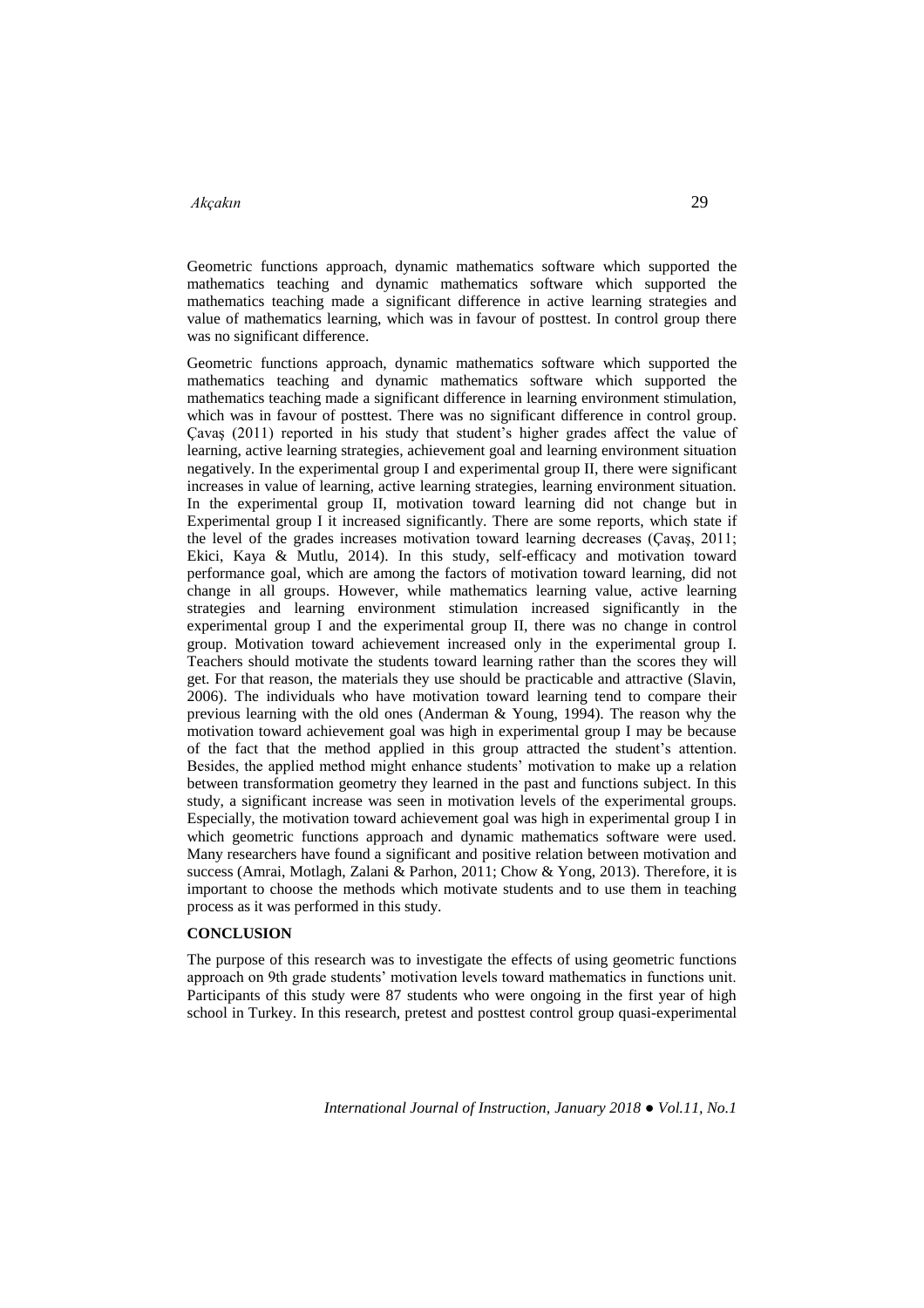design was used. The data of this study were collected through Students' Motivation toward Mathematics Learning questionnaire".

The results of this study indicate that using geometric functions approach in the learning process of function concept has a significant effect on students' achievement goal motivation. It indicates that geometric functions approach can be an efficient way in increasing students' motivation for achievement goal. It may be said that the geometric functions approach has attracted students' attention.

Geometric functions approach, dynamic mathematics software which supported the mathematics teaching and only dynamic mathematics software which supported the mathematics teaching made a significant difference in active learning strategies, value of mathematics learning and learning environment stimulation, which was in favour of posttest scores. However, there was no a significant difference in the control group.

There was a significant difference, in favour of posttest, in achievement goal motivation of the experimental group I, in which geometric functions approach and dynamic mathematics software was used. In the experimental group II, dynamic mathematics software which supported the mathematics teaching did not make a significant difference in motivation toward achievement goal. In the control group, it was observed that there was a decrease in achievement motivation.

In this study, only the effects of geometric functions approach on motivation were examined. The effects of geometric functions approach on other affective domains can also be examined in further studies. The study can be repeated at different schools and cultures to improve generalizability. Also, the following suggestions can be made in the light of the findings of the study. Due to the fact that the geometric functions approach increases achievement goal motivation, mathematics teachers can teach functions using the geometric functions approach since the students motivated for achievement goal tend to become more successful. Besides, the Ministry of Education may organize in-service trainings for mathematics teachers to disseminate geometric functions approach.

#### **REFERENCES**

Ames, C. (1992). Classrooms: Goals, structures, and student motivation. *Journal of Educational Psychology, 84*, 261–271.

Amrai, K., Motlagh, S. E., Zalani, H. A., & Parhon, H. (2011). The relationship between academic motivation and academic achievement students. *Procedia-Social and Behavioral Sciences*, *15*, 399-402.

Anderman, E. M., & Young, A. J. (1994). Motivation and strategy use in science: Individual differences and classroom effects. *Journal of Research in Science Teaching*, *31*(8), 811-831.

Bacanlı, H., & Sahinkaya, O. (2011). The adaptation study of academic motivation scale into Turkish. *Procedia-Social and Behavioral Sciences*, *12*, 562-567.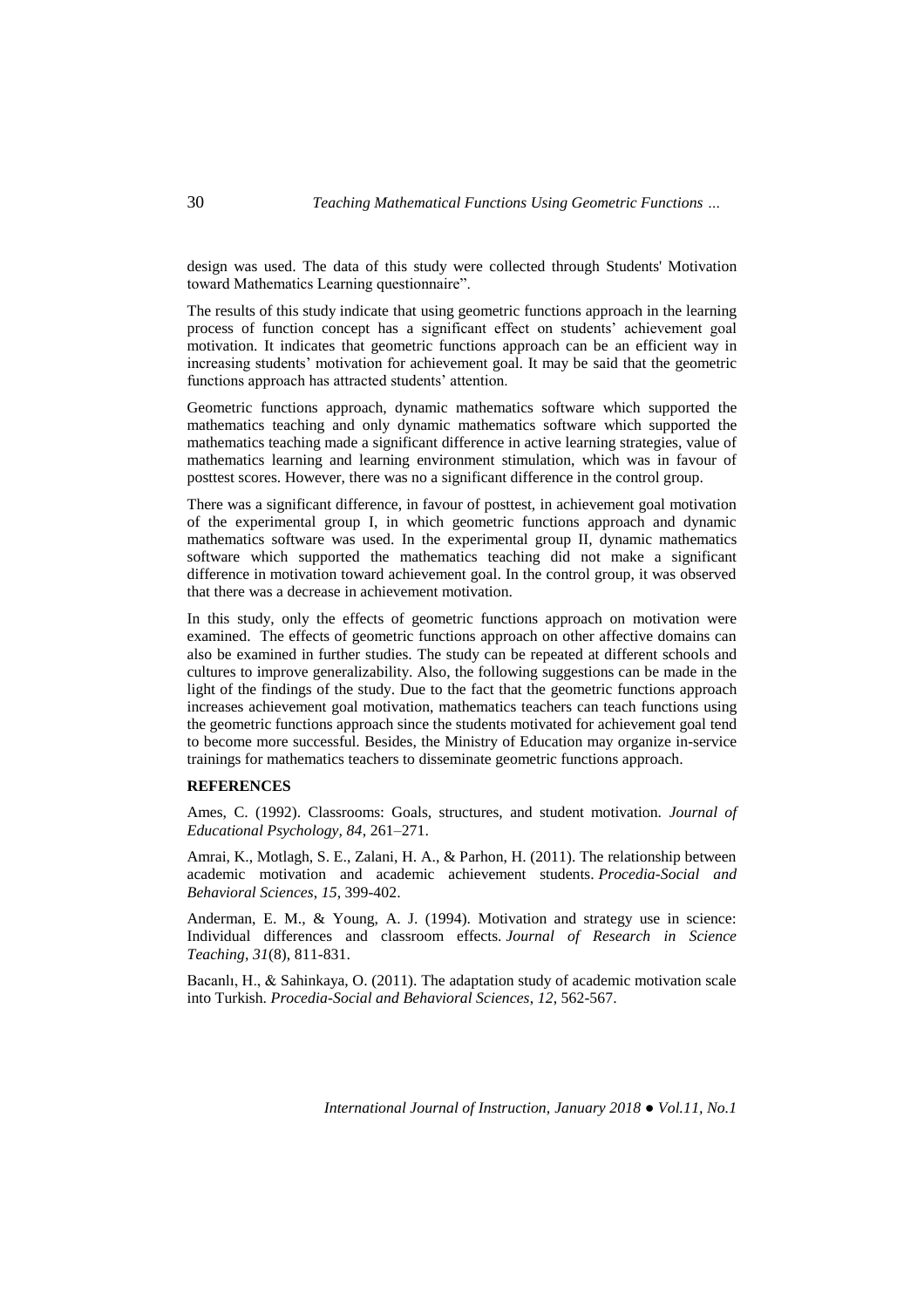Bakar, K. A., Ayub, A. F. M., Luan, W. S., & Tarmizi, R. A. (2010). Exploring secondary school students' motivation using technologies in teaching and learning mathematics. *Procedia-Social and Behavioral Sciences, 2*(2), 4650-4654.

Bandura, A. (1994). Self-efficacy. In V. S. Ramachaudran (Ed.), *Encyclopedia of human behavior* (pp. 71-81). New York: Academic Press. (Reprinted in H. Friedman [Ed.], Encyclopedia of mental health. San Diego: Academic Press, 1998).

Boekaerts, M. (2002). Motivation to learn. H. J. Walberg (Ed.), *In Educational Practices*. Brussels: International Academy of Education.

Brophy, J. E. (2010). *Motivating students to learn* (3rd Ed.). Madison, NY: Routledge.

Chow, S. J., & Yong, B. C. S. (2013). Secondary school students' motivation and achievement in combined science. *US-China Education Review B*, *3*(4), 213-228.

Common Core State Standards Initiative. (2010). Common core state standards for mathematics. Washington, DC: National Governors Association Center for Best Practices and the Council of Chief State School Officers. Retrieved from http://www.corestandards.org/Math

Ekici, D.İ., Kaya, K., & Mutlu, O. (2014). Investigating of Motivation about Science Learning of Middle School Students to Different Variables: The Case of Usak Province. *Mersin University Journal of the Faculty of Education*, *10*(1), 13-26.

Field, A. (2009). *Discovering statistics using SPSS*, (3rd Ed.). Thousand Oaks, CA: Sage.

Hambleton, R. K. (2005). Issues, designs, and technical guidelines for adapting tests into multiple languages and cultures. In R. K. Hambleton, P. F. Merenda, & C. D. Spielberger (Eds.). *Adapting educational and psychological tests for cross-cultural assessment.* NJ: Lawrence Erlbaum.

Lee, O., & Brophy, J. (1996). Motivational patterns observed in sixth-grade science classrooms. *Journal of Research in Science Teaching, 33*(3), 303-318.

Lemos, M. S., & Veríssimo, L. (2014). The relationships between intrinsic motivation, extrinsic motivation, and achievement, along elementary school. *Procedia-Social and Behavioral Sciences*, *112*, 930-938.

Lepper, M. R., Corpus, J. H., & Iyengar, S. S. (2005). Intrinsic and extrinsic motivational orientations in the classroom: age differences and academic correlates. *Journal of Educational Psychology*, *97*(2), 184.

Pintrich, P. R., & Schunk, D. H. (2002). *Motivation in education: Theory, research, and applications* (2nd Ed.). Upper Saddle River, N.J.: Merrill.

Pintrich, P. R., Smith, D. A., García, T., & McKeachie, W. J. (1993). Reliability and predictive validity of the motivated strategies for learning questionnaire (MSLQ). *Educational and Psychological Measurement*, *53*(3), 801-813.